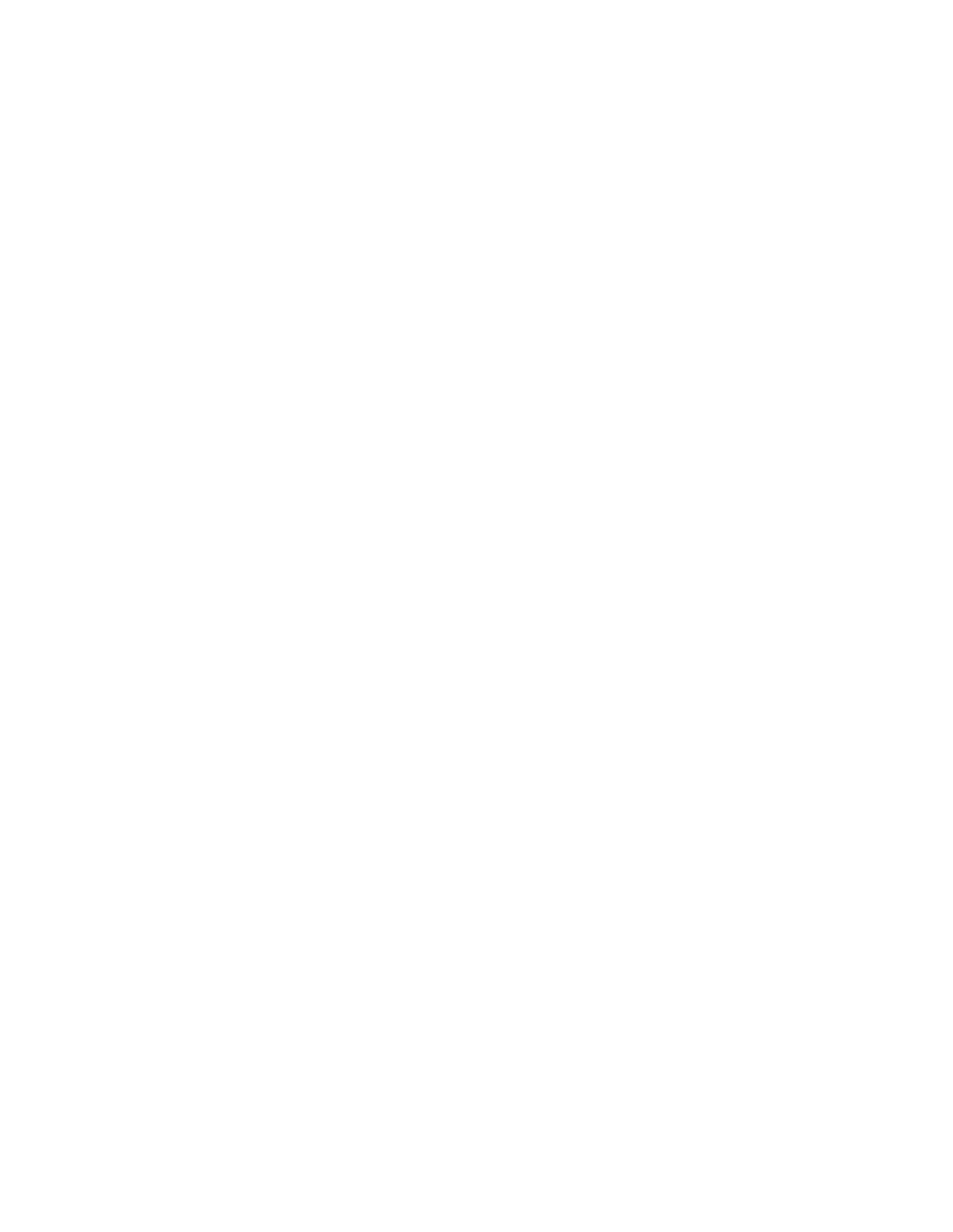# **UWC Mostar Safeguarding and Child Protection Policy**

The underpinning policy principles within this document ensure that the health, safety, and welfare of all our students are of paramount importance to all the adults who work at UWC Mostar. Students here have the right to protection, regardless of age, gender, race, culture, sexual preference, religion, or disability. They have a right to be safe throughout their time at the College. All members of staff have an equal responsibility to act upon any suspicion or disclosure that may suggest a student is at risk of harm.

Our aims are:

- to provide a safe environment for young people in which to learn, live and develop;
- to establish what actions the College can take to ensure that young people remain safe during their time here;
- to raise the awareness of all staff to these issues and to define their roles and responsibilities in reporting possible cases of abuse;
- to identify young people who are suffering, or likely to suffer, significant harm;
- to set down relevant and effective procedures for those who encounter any issue of child protection.

In addition to protecting students from deliberate harm, safeguarding encompasses many other areas for the College including:

- student health and safety
- bullying
- racist abuse
- harassment and discrimination, including but not limited to verbal harassment
- drug and substance misuse
- educational visits
- sex and relationship education
- internet safety

As such this Safeguarding and Child Protection Policy should be read in conjunction with our Health and Safety Policy, Sexual Harassment Policy, Student Behavior Policy, Safe Haven Policy and Code of Conduct.

UWC Mostar fully recognises its responsibility to safeguard young people. In doing so, we include the following three main elements in our policy:

**Prevention** through teaching and pastoral support.

**Procedures** that clearly outline the expectations of all parties within a safeguarding agenda for preventing, identifying, and reporting cases, or suspected cases, of abuse, concern and/ or vulnerability. Because of our day-to-day contact with young people, College staff are well-placed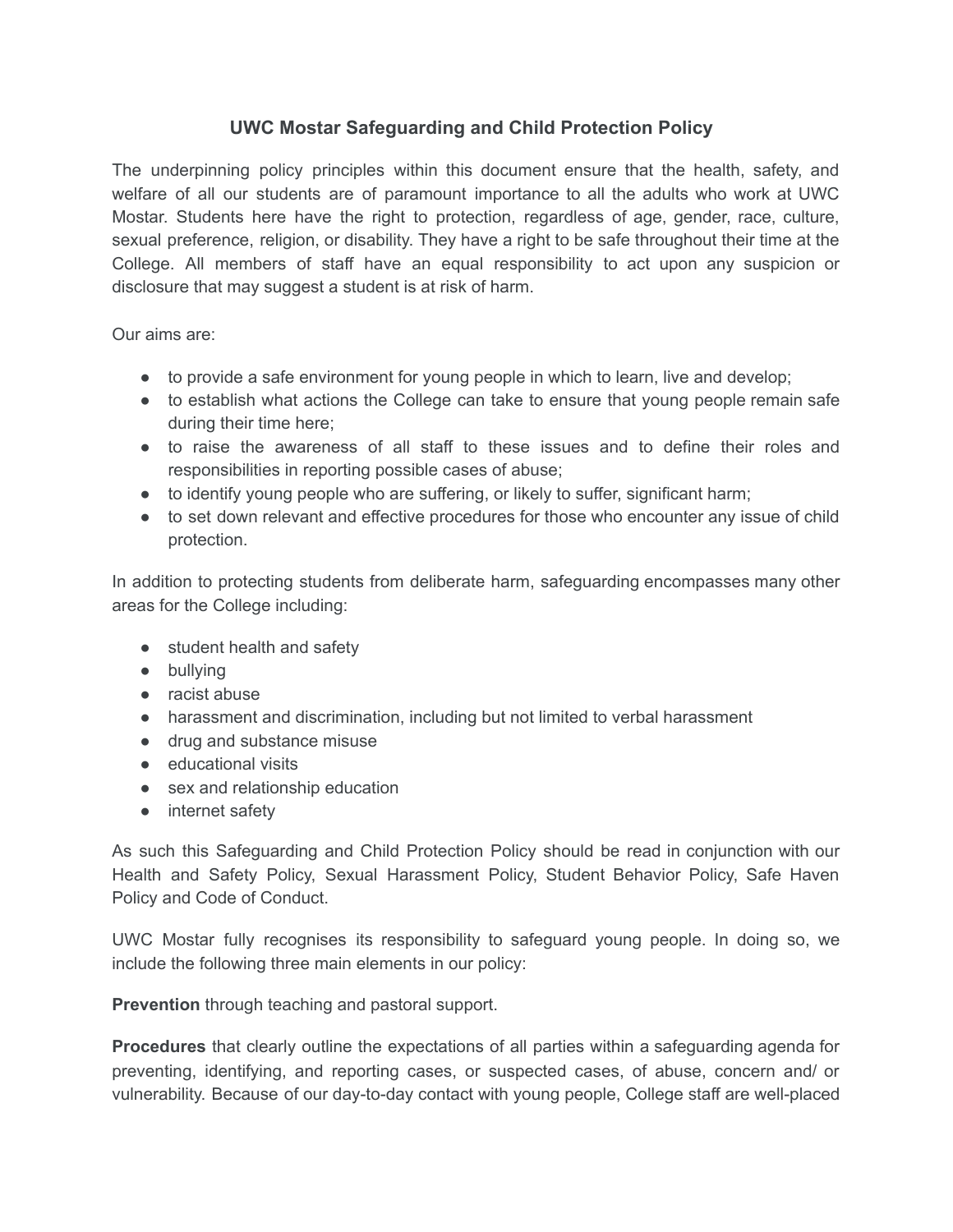to observe the outward signs of abuse.

**Support** given to young people who may have been abused, give a cause for concern or who are vulnerable.

At UWC Mostar, the Head of College retains overall responsibility for addressing issues of sexual harassment and appoints the Designated Safeguarding Lead (DSL). Issues will be referred to and discussed by the Safeguarding Team. For purposes of investigation the DSL may request the services of other staff members outside the Safeguarding Team.

**The Safeguarding Team** in the College is:

- Head of College (S. Rawat)
- Member of the Leadership Team 1 (DSL) (D. Nath)
- Member of the Leadership Team 2 (H. Idriz)
- Member of staff 1 (Deputy DSL) (M. Muharemovic)
- Member of staff 2 (Senior Tutor YI) (A. Ramović)
- Member of staff 3 (Senior Tutor YII) (M. Grubesic Barac)

The Safeguarding Team can appoint an additional Deputy Designated Lead.

# **Scope Of Oversight**

This policy applies to all students of United World College in Mostar irrespective of their age, location, and whether the academics are in session or not.

This policy applies to all members of staff and volunteers working within the College. Additionally, this policy applies to all occasional workers, contractors, residents, visitors, and College Board members.

All the staff members, volunteers, and College Board members must be aware of the College's Safeguarding Policy as any adult, as well as teachers, can be the first point of disclosure for a young person.

## **Prevention**

We recognise that high self-esteem, confidence, a supportive environment, and good lines of communication with a trusted adult help to safeguard young people.

The College will therefore:

- establish and maintain an ethos where young people feel secure and are encouraged to talk, and are listened to;
- ensure young people know that there are adults within the College whom they can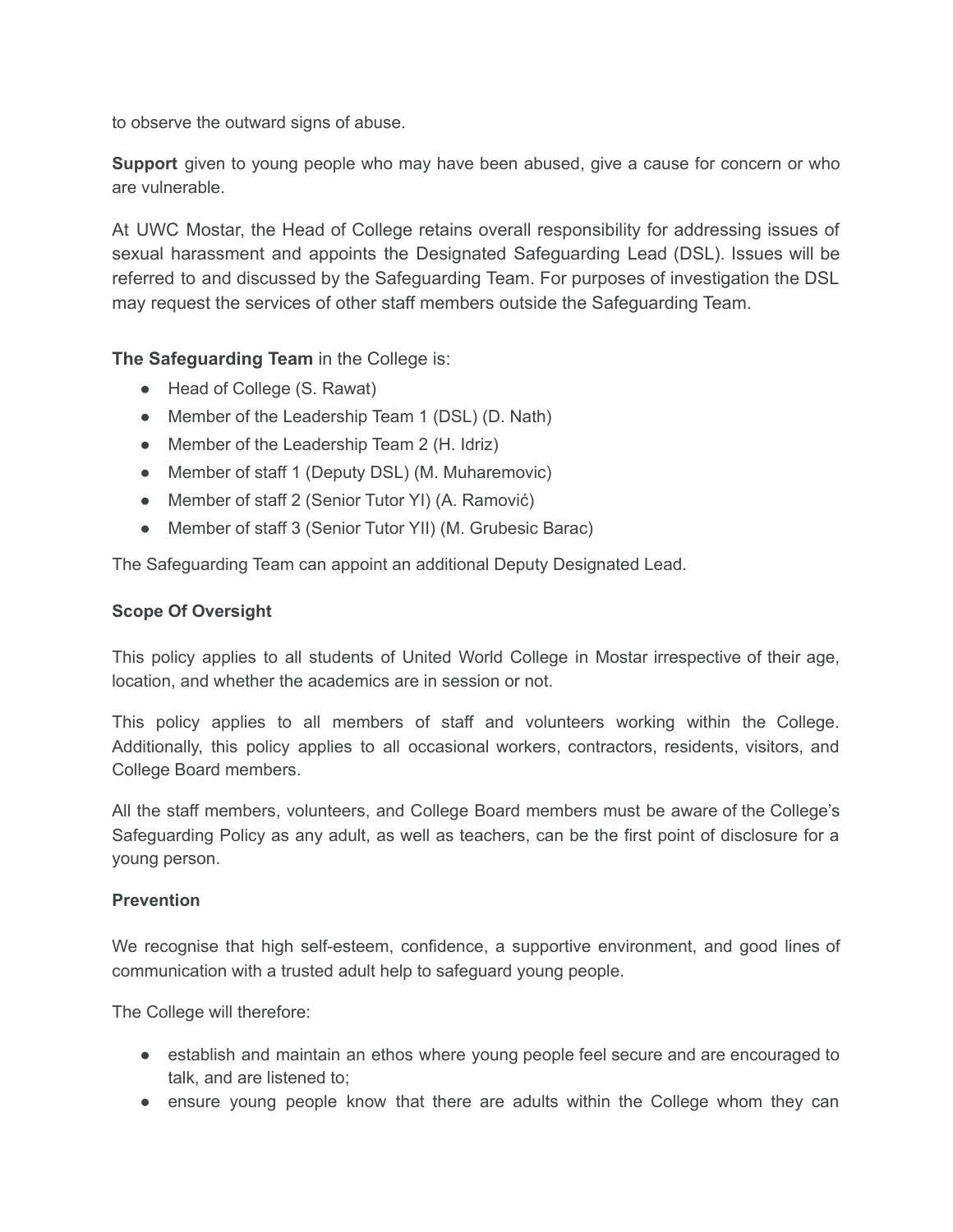approach if they are worried or in difficulty;

● include activities and opportunities for personal, social and health education which equip students with the skills they need to stay safe from abuse or exploitation, both in their own communities and the cyber community, and to know to whom to turn for help;

All members of staff must demonstrate a total commitment to safeguarding and child protection. We raise young people's awareness of themselves through our curriculum and develop a trusting climate so that they feel able to talk and share their thoughts and feelings. We help to develop appropriate attitudes in our young people and make them aware of the impact of their decisions on others. We also teach them how to recognise different risks in different situations, and how to behave in response to them.

# **Procedures**

UWC Mostar procedures are in accordance with The Protocol On The Procedure In Case Of School Violence of the Hercegovina-Neretva Canton of the Federation of Bosnia Herzegovina.

Safeguarding and child protection training is provided for all staff regarding:

- their personal, statutory responsibility;
- the agreed local procedures;
- the need to be vigilant in identifying cases of abuse;
- how to support a child /young person who discloses abuse;
- record keeping.

Training will take place once every two years for existing staff and in the first year at the college for new staff.

It is ensured that every member of staff, volunteer, and College Board member knows:

- that they have an individual responsibility for referring child protection concerns using the appropriate channels and with all practical immediacy;
- the procedures of the College in regard to the recording and reporting of child protection concerns;
- how to take forward those concerns with one of the Safeguarding Team;
- the definition of abuse and neglect (Appendix A), and the need to be alert to signs of abuse and knowing how to respond to a young person who may disclose abuse;

It is ensured that parents have an understanding of the responsibility placed on the College and staff for child protection.

In order to ensure the health and safety of students and encourage students to approach adults in the community to seek help without fear of disciplinary repercussion, 'safe haven' will be automatically considered in cases like those involving sexual harassment. This will be as per the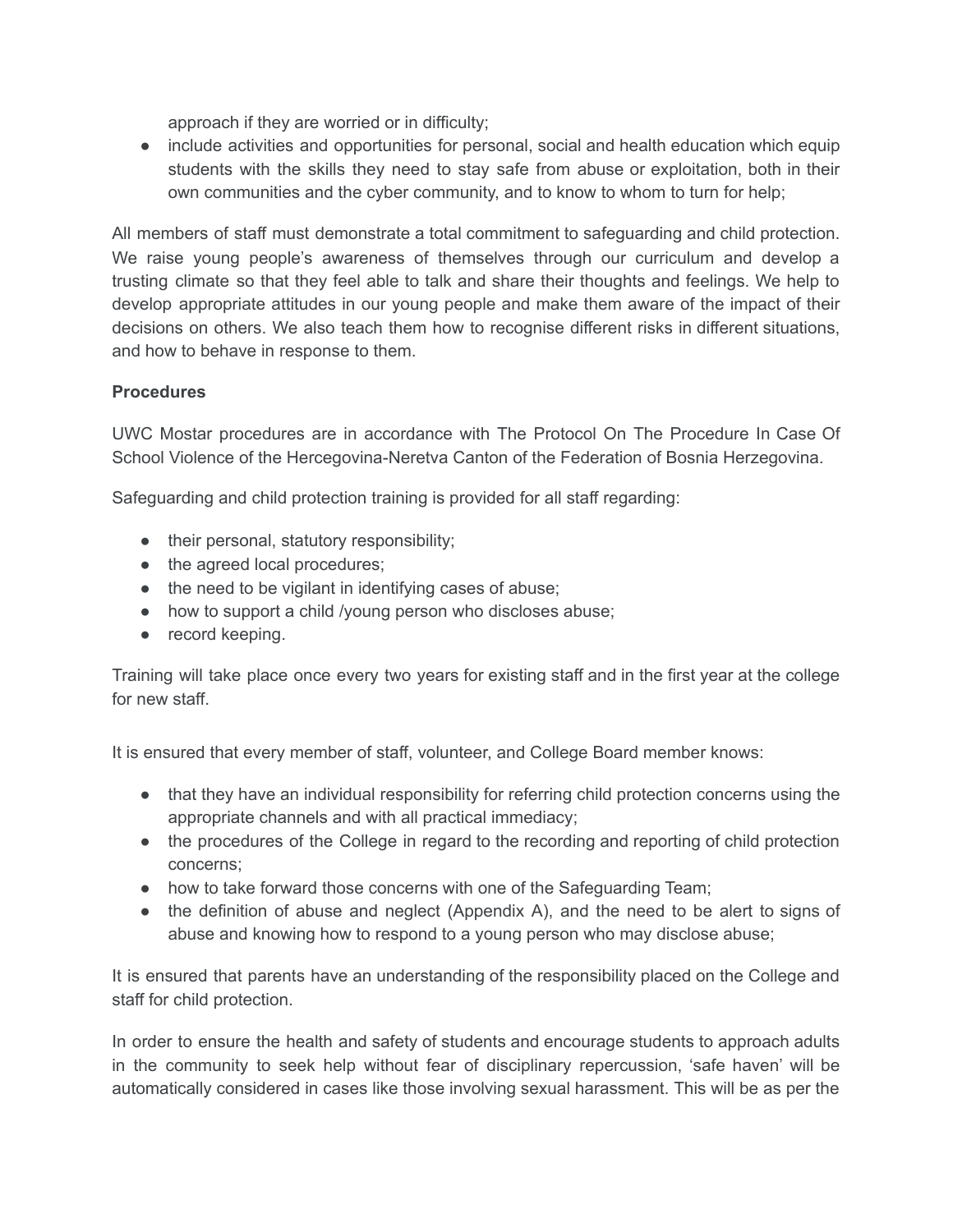Safe Haven policy of the college.

# **Reporting**

Students may report allegations of abuse, bullying, discrimination, and harassment communicating to any staff member, verbally or in writing, including email.

If a student tells a member of staff that they or another student has suffered abuse, bullying, discrimination or harassment, the member of staff is asked to act as per Appendix B. If a student reports to any staff member, the staff member should send a report to the DSL.

Students may use the reporting form (Appendix C), which allows for anonymous reporting. There is no time limit on the reporting of sexual harassment incidents.

## **Investigation**

Upon receipt of the report, the DSL or the DDSL will initiate the investigation and formal inquiries.

An official case will be filed, and all information documented completely and safely.

The Safeguarding Team will consider the report together with inquiries and written statements or reports from all sides as deemed necessary.

The Safeguarding Team will then propose the decision to the Leadership Team, which will issue the decision. For decisions involving suspension or expulsion of a student the Leadership Team will refer their decision to the Head of College for review.

In the case of complaints against staff, the investigating team will refer their findings to the Head of College who will take the final decision in consultation with the Chair of the College Board for a decision.

In the case of complaints against the Head of College, the Pastoral Subcommittee of the College Board will investigate and propose the decision to the Chair of the College Board.

**Avoiding conflict of interest**: if a member of the safeguarding team handling the report is closely related to the survivor or the alleged perpetrator or the alleged perpetrator is the person in charge, the DSL or Head of College will ask the member to leave the investigation.

## **Records of Concern / Significant Event / Disclosure**

All student records of a safeguarding nature are kept secure and in a secure location, whether physical or on a protected drive. Safeguarding records will be accessible only to the DSL or the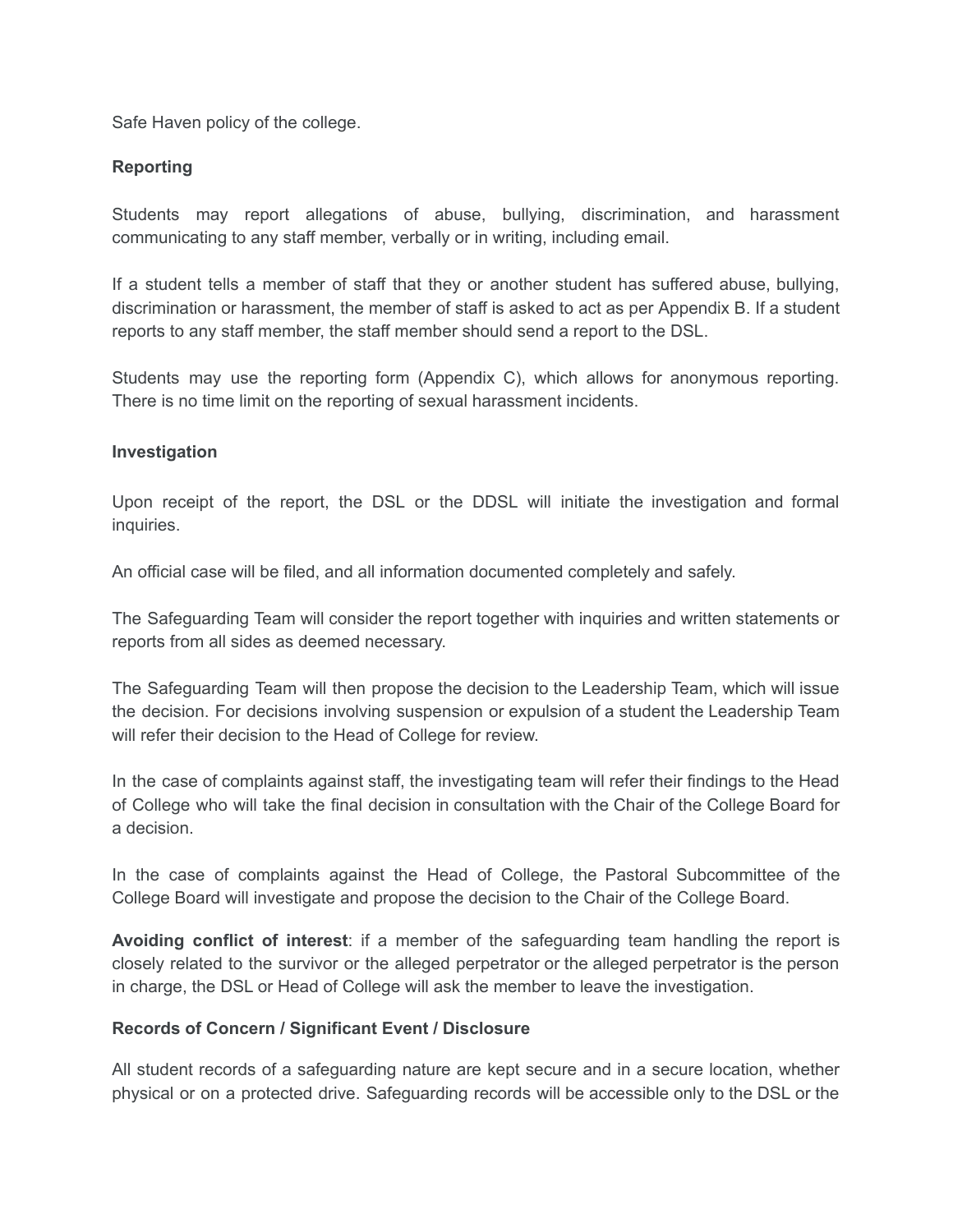DDSL. Students' files are kept individually and separately. Concerns will be shared with relevant professionals involved with the student, but records will not be available without the authority of one of the Safeguarding Team.

# **Transfer of Information**

All relevant Safeguarding information must be transferred to the new school on request when a student leaves the College. The authority responsible for child protection services or the equivalent, if they exist, must be informed of the student's transfer. The Head of College will ensure that the receiving school or college is fully aware of any safeguarding concerns and that the information is transferred securely. Key documents in the file must be copied and kept at the College.

# **Contact with Parents and Guardians**

The Head of College or one of the Safeguarding Team should ensure that parents/guardians and/or respective National Committee are informed and made aware of a referral, other than in circumstances when doing so would put the student at risk of further harm, or where a student over 18 years in age has other significant reasons why they would not wish their parents to be informed.

# **Supporting vulnerable students and those who are at risk**

The College endeavours to support all students in their academic and co-curricular work in order to encourage self-esteem and self-motivation. We will also promote a positive, supportive, and secure environment and make sure we give students a sense of being valued.

UWC Mostar recognises that students who have suffered abuse, neglect or have witnessed violence are likely to be deeply affected by their experiences. They may present behaviour that is challenging, defiant or withdrawn. Consequently, we look to understand the roots of such behaviours in order best to support the student concerned.

We have a Code of Conduct and Members of Staff have agreed on a consistent approach to behaviour which focuses on any misdemeanor committed by a student but does not damage their sense of self-worth. We endeavour to ensure that students know that some behaviour is unacceptable yet they are still valued as individuals within our community.

## **Safe Recruitment**

All recruitment at UWC Mostar will be as per the Safe Recruitment policy.

## **Allegations against staff**

When a member of staff witnesses or receives an allegation of professional abuse against another adult who is working with students (including other staff, volunteers, College Board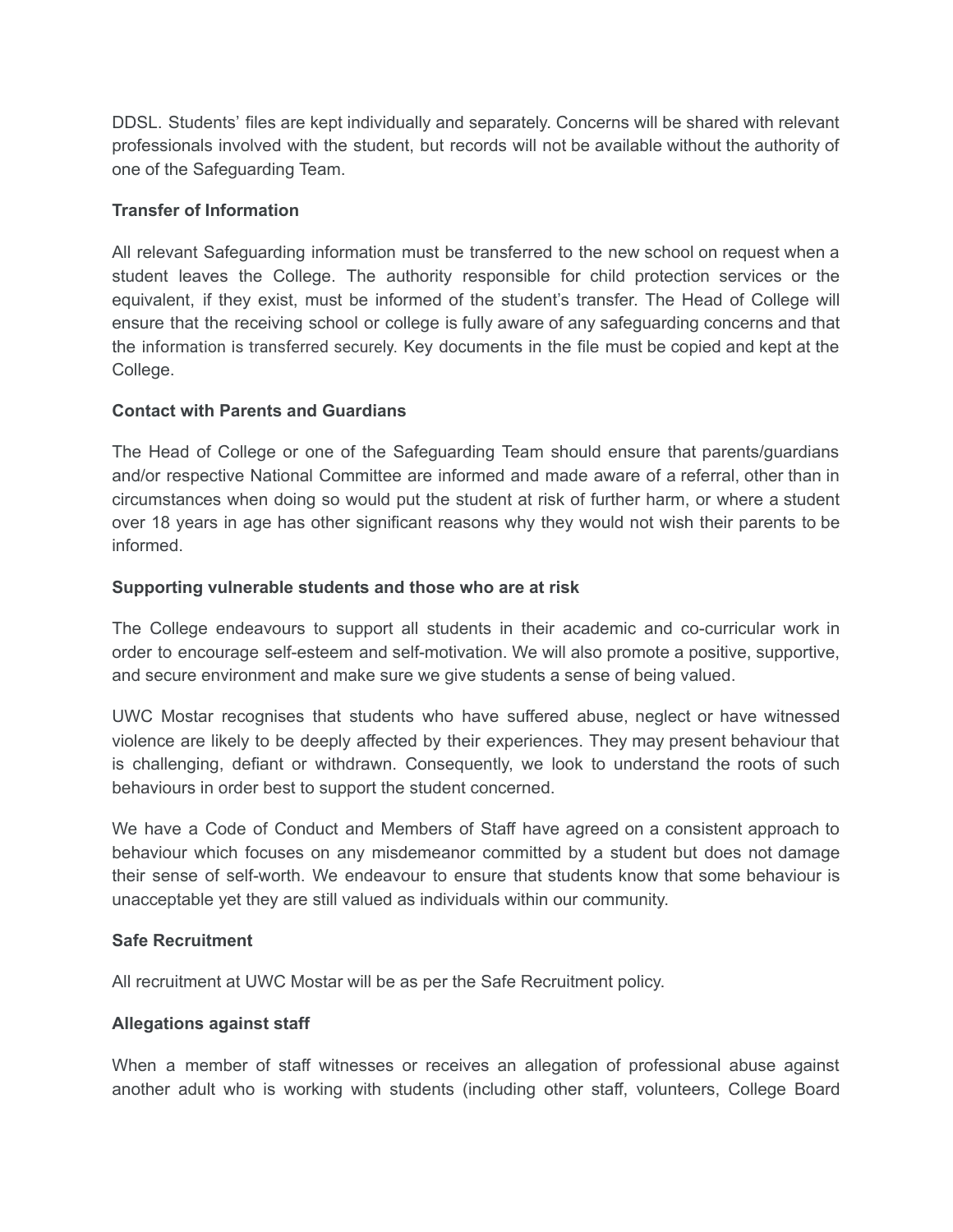members, occasional workers, contractors or residents) they should report the matter immediately to the Head of College or DSL. If an allegation is made against the Head of College, referral should be made to the Chair of the College Board. The reporting member of staff should:

- Submit details of the allegation in writing, signed and dated or via email.
- Keep a record of dates, times, location and names of potential witnesses.
- Not investigate the allegation, or interview students.
- Not discuss the allegation with the member of staff.

Allegations against a member of staff no longer working at the College are referred to the Police.

# **Abuse and students over the age of consent**

Actions by staff members or other UWC Movement adult non-students, which would be considered abusive to a student under the age of consent (within any jurisdiction) are, for the purposes of UWC, to be considered abusive even if the student is over the age of consent and maintains that consent was freely given. The reason for this is the position of trust and the unequal balance of power between staff members or others within the UWC Movement and students.

# **Monitoring and reviewing**

The Pastoral Committee of the College Board is designated to receive, monitor, and review the actions of the College Head and Leadership Team with regard to any safeguarding and child protection issues. Any safeguarding complaint against the Head of College or a College Board member will also be received and responded to by this Committee. If a staff member is part of the Pastoral Committee, they will be excluded in case of a report against the Head of the College or one of the College Board members. The College Board recognise their responsibility with regard to safeguarding and child protection and will ensure that it is always an annual agenda item for their meetings. This policy will be reviewed annually. The coordinator of the subcommittee can be contacted via email cbsafeguarding@uwcmostar.ba.

# **Appendix A**

# **Definitions of Abuse and Neglect**

A young person is abused or neglected when somebody inflicts harm or fails to act to prevent harm. Young people may be abused in a family or in an institutional or community setting, by those known to them or by a stranger.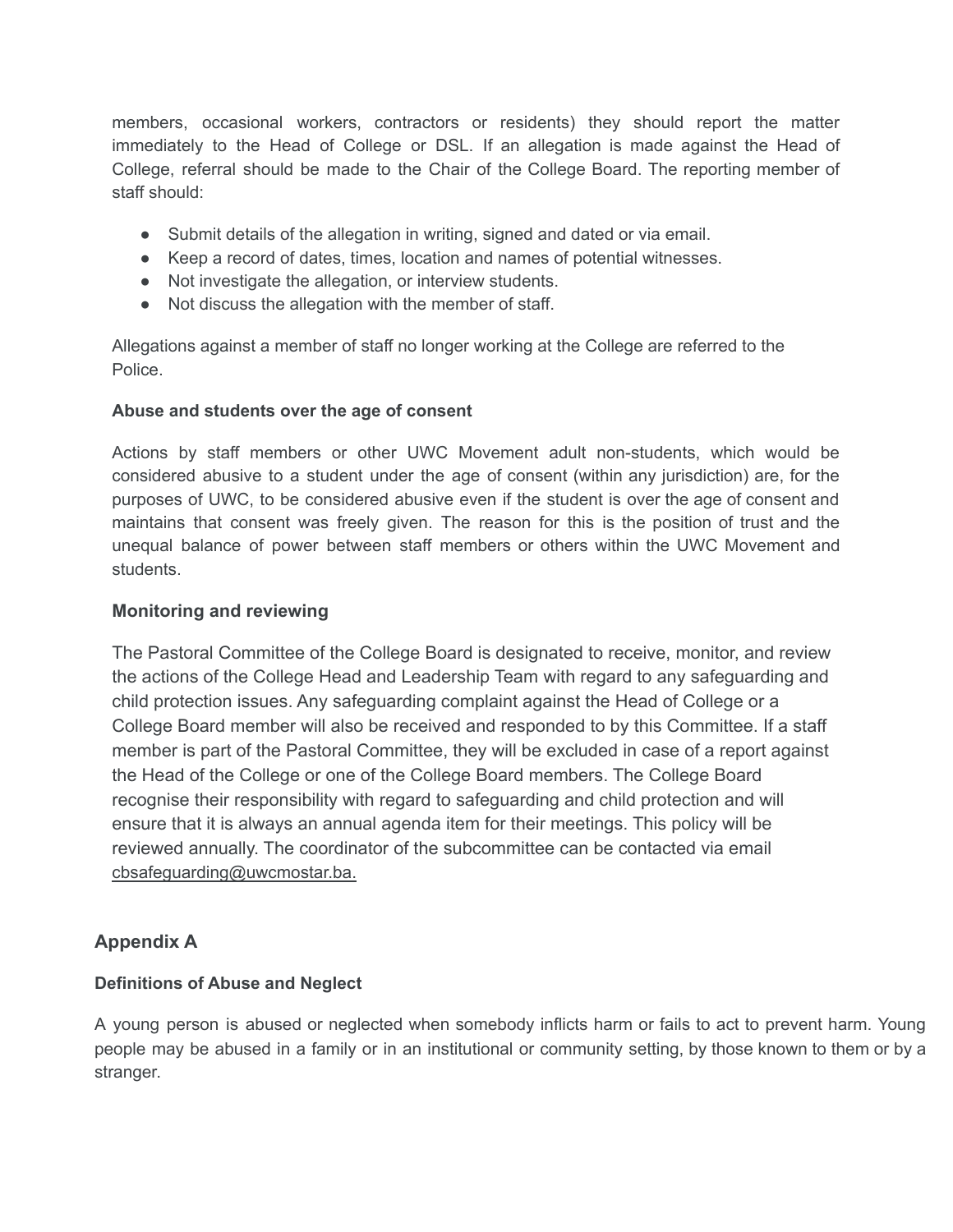Abuse and neglect are forms of maltreatment. Somebody may abuse or neglect a young person by inflicting harm, for example by hitting them, or by failing to act to prevent harm.

There are four categories of abuse: physical abuse, emotional abuse, sexual abuse, and neglect.

# **Physical abuse**

Physical abuse may involve hitting, shaking, throwing, poisoning, burning or scalding, drowning, suffocating, or otherwise causing physical harm to a young person.

# **Emotional abuse**

Emotional abuse is the persistent emotional ill treatment of a young person such as to cause severe and persistent adverse effects on the young person's emotional development. It may involve conveying to a young person that they are worthless or unloved, inadequate or valued only in so far as they meet the needs of another person. It may feature age or developmentally inappropriate expectations being imposed on the young person. Some level of emotional abuse is involved in all types of ill treatment of a young person, though it may occur alone.

# **Sexual abuse**

Sexual abuse involves forcing or enticing a young person to take part in sexual activities, whether or not the young person is aware of what is happening. The activities may involve physical contact, including penetrative or non- penetrative acts. They may include non-contact activities, such as involving young people in looking at, or in the production of, pornographic material or watching sexual activities, or encouraging young people to behave in sexually inappropriate way.

## **Neglect**

Neglect is the persistent failure to meet a young person's basic physical and/or psychological needs, likely to result in the serious impairment of the young person's health or development. It may involve failing to protect a young person from physical harm or danger, or the failure to ensure access to appropriate medical care or treatment. It may also include neglect of, or unresponsiveness to, a young person's basic emotional needs.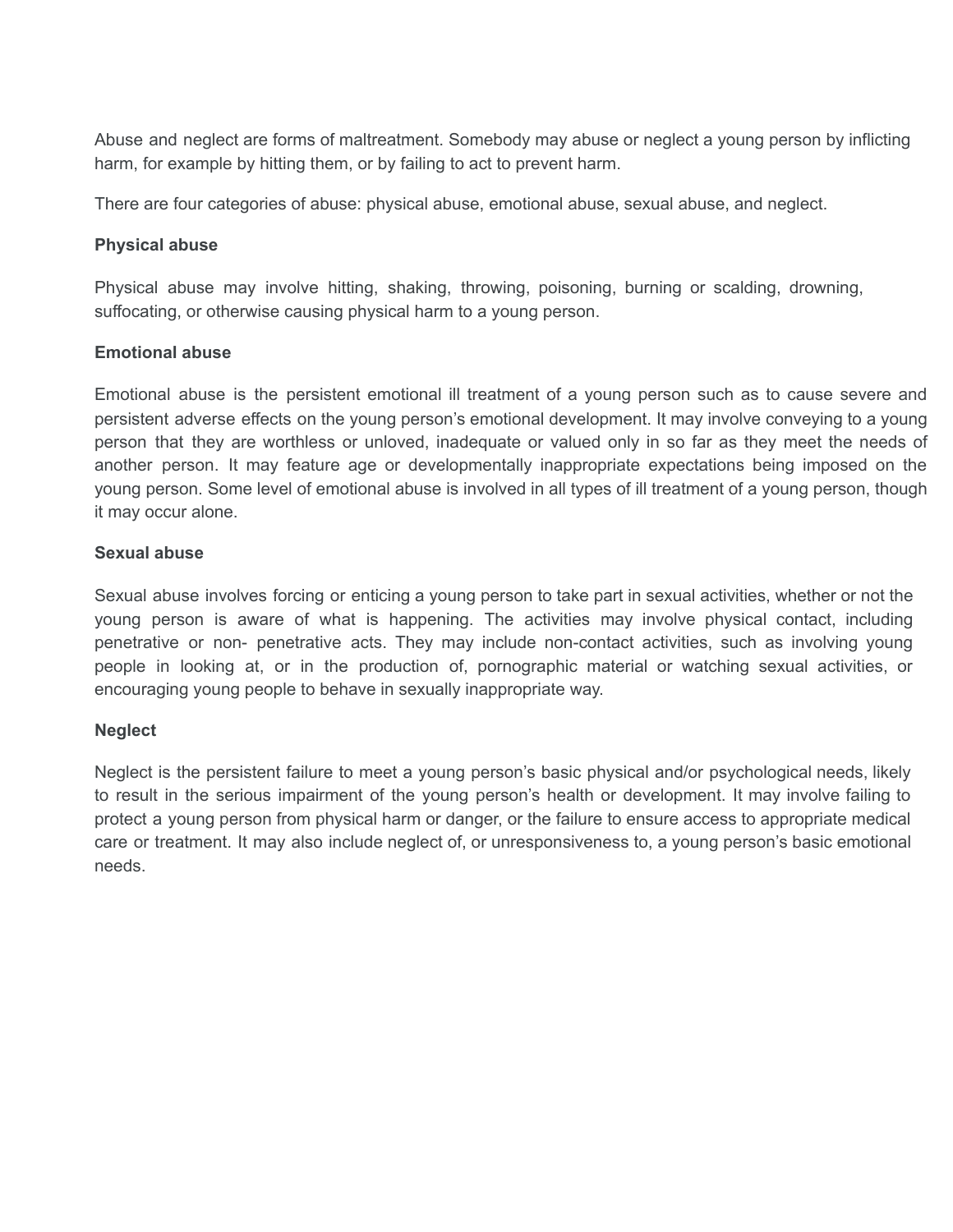# **Appendix B**

# **What to do if a student tells you that they or another student is being abused**

- Show the student that you have heard what they are saying, and that you take their allegations seriously;
- Encourage the student to talk, but do not prompt or ask leading questions;
- Do not interrupt when the student is recalling significant events. Do not make the student repeat their account;
- Explain what actions you must take;
- Do not promise to keep what you have been told secret or confidential, as you have a responsibility to disclose information to those who need to know. Reporting concerns is not a betrayal of trust;
- Write down as soon as you can and no later than 24 hours what you have been told, using the exact words if possible. Keep any rough notes you make;
- Report your concerns to one of the Safeguarding Team for discussion;
- Do not confront the alleged abuser;
- Do not worry that you may be mistaken. You will always be taken seriously. It is better to have discussed it with somebody with the experience and responsibility to make an assessment;
- Make a note of the date, time, place and people who were present at the discussion.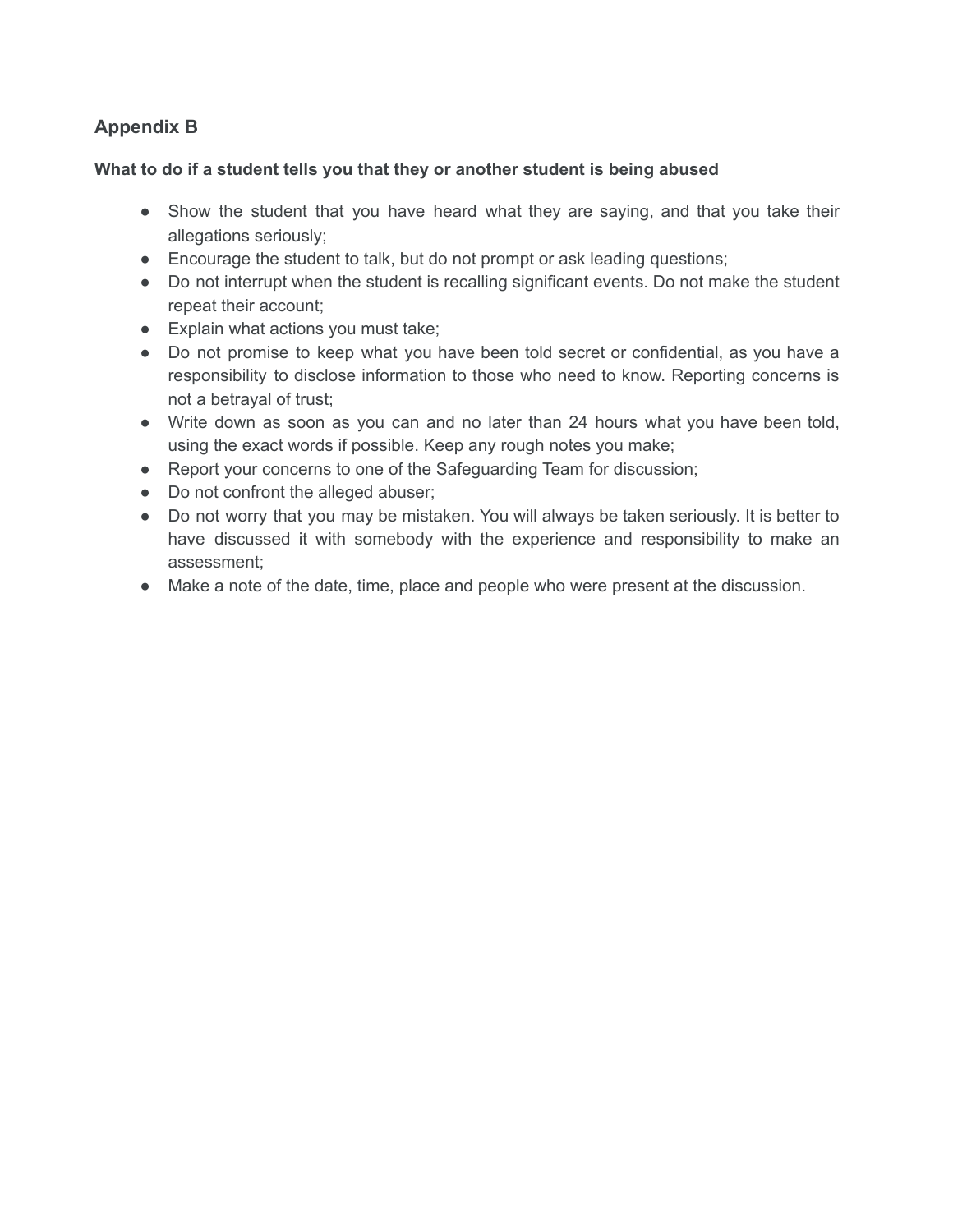# **Appendix C - Standard Reporting Form – see next pages**

# **INCIDENT REPORTING FORM** CONFIDENTIAL

Anonymous reporting by a **survivor** implies the possibility for the survivor to remain anonymous, but provide details on the alleged perpetrator.

Anonymous reporting by a **witness** implies the possibility for the witness to remain anonymous, but provide details on both survivor and the alleged perpetrator.

Complainant Information (the complainant and Survivor can be different people)

Today's date:

**Reporter's** name (optional):

□ Check here if you are reporting an incident, but you are **not** the survivor.

#### **Survivor's Information**

**Survivor's** name (optional):

#### Contact - if reporting against a student or an external individual:

I (the person making this report) would like to be contacted by (please check as many as apply):

- □ Head of College
- □ Director of Student Well-being
- □ Designated Safeguarding Lead
- □ Deputy Designated Safeguarding Lead
- □ Senior Tutor Year 1
- □ Senior Tutor Year 2
- □ Psychological Counselor
- □ Other staff member:

## **NOTE:**

If reporting against a staff member, you will be contacted by:

- Head of College (if reporting against any staff member)
- The College Board (if reporting against the Head of College)